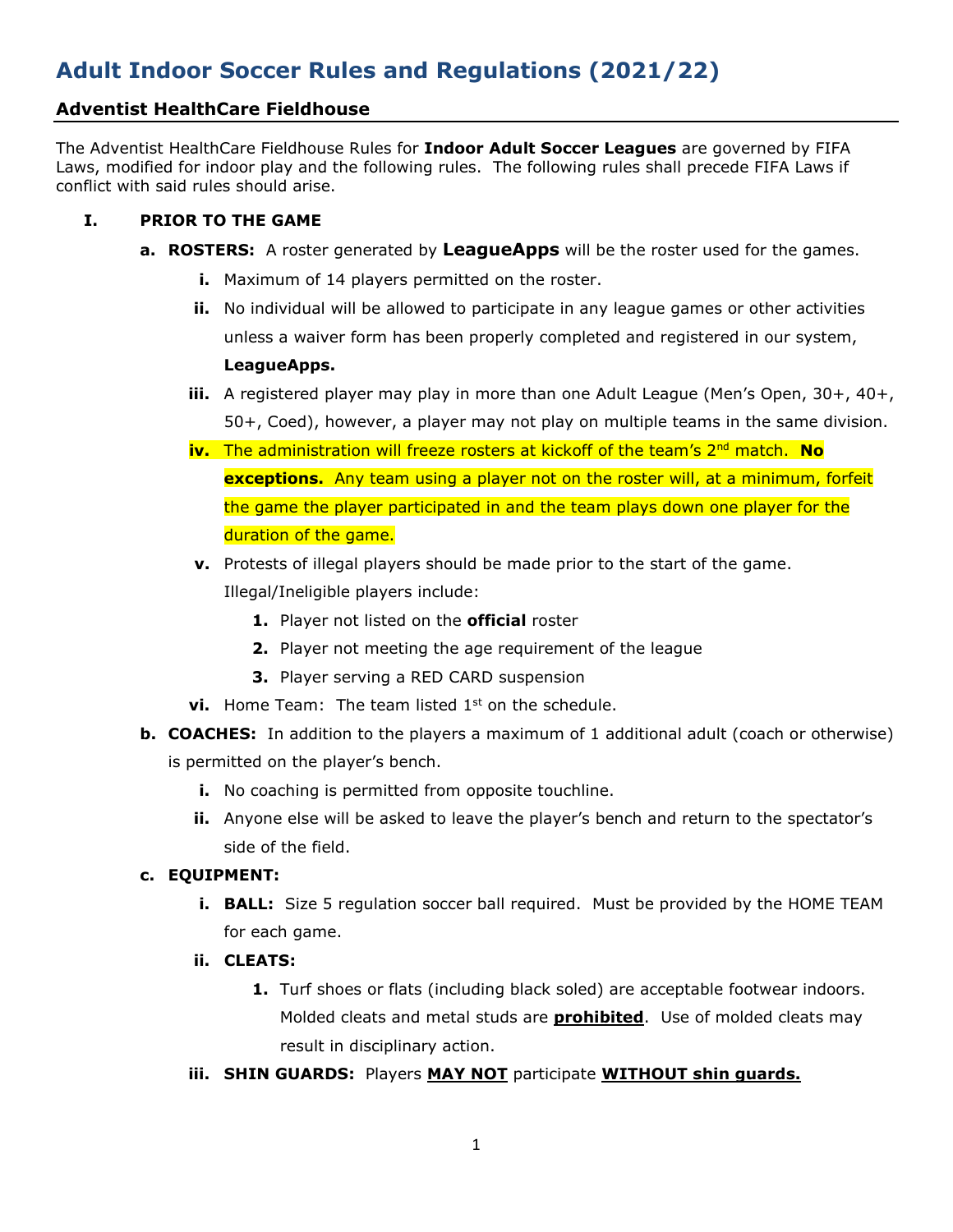#### **iv. JERSEYS: Each player must have a PERMANENT number displayed on**

#### **his/her jersey. The same number must also be denoted on the roster.**

- **1.** In the event that both teams have similar color jerseys, the home team shall be responsible for a different colored jersey/bib
- **2. All field players shall wear jerseys of the SAME single uniform color**.
- **v. JEWELRY:** Except for wedding bands, no jewelry (necklaces, piercings, earrings, bracelets, soft wristbands, hair bands etc.) are permitted to be worn on the field. Disciplinary action shall be taken against all offenders.
- **vi. OTHER:** Braces, splints, soft casts etc. must be approved by the referee prior to the start of the game. Referee has the final approval on all safety equipment worn during the game, provided it is not a danger to themselves or others.

## **d. NUMBER OF PLAYERS REQUIRED ON THE FIELD:**

- **i.** Men's Open, Men's 30+
	- **1.** Maximum: 6 field players + 1 goalkeeper
	- **2.** Minimum: 5 players must begin, continue, and conclude each match
- **ii.** Men's 40+, Men's 50+
	- **1.** Maximum: 7 field players + 1 goalkeeper
	- **2.** Minimum: 6 players must begin, continue, and conclude each match

# **iii.** Coed Open

- **1.** Maximum: 6 field players + 1 goalkeeper
- **2.** Minimum: 5 players must begin, continue, and conclude a match
- **3.** Minimum of 2 males/females (excluding goalkeeper) on the field at all times. A team may begin, continue, and conclude a match with 1 male or female but the team must play with 5 field players  $+1$  goalkeeper.
- **iv. ALL LEAGUES**: The official will start the game clock as scheduled, but if either team has fewer than the minimum number of players a **five (5) minute grace period will be allowed** to produce the minimum required. (The clock runs during the grace period and time is not added to the end of the game.) If a team does not have the minimum number of players required after the grace period, a forfeit shall be awarded to the opposing team, with the resulting score registered as a 3-0 result.
- **e. DURATION OF PLAY:** There are two 25-minute halves with a 2-minute halftime.
	- **i.** Running clock shall start at the scheduled kick-off time. Follow up with rule i.e. (iv) where applicable.
	- **ii.** No stoppage/additional time will be added.
- **f. TERMINATED GAMES:** If the official must terminate a game due to weather or other necessary circumstances, the following rules shall apply: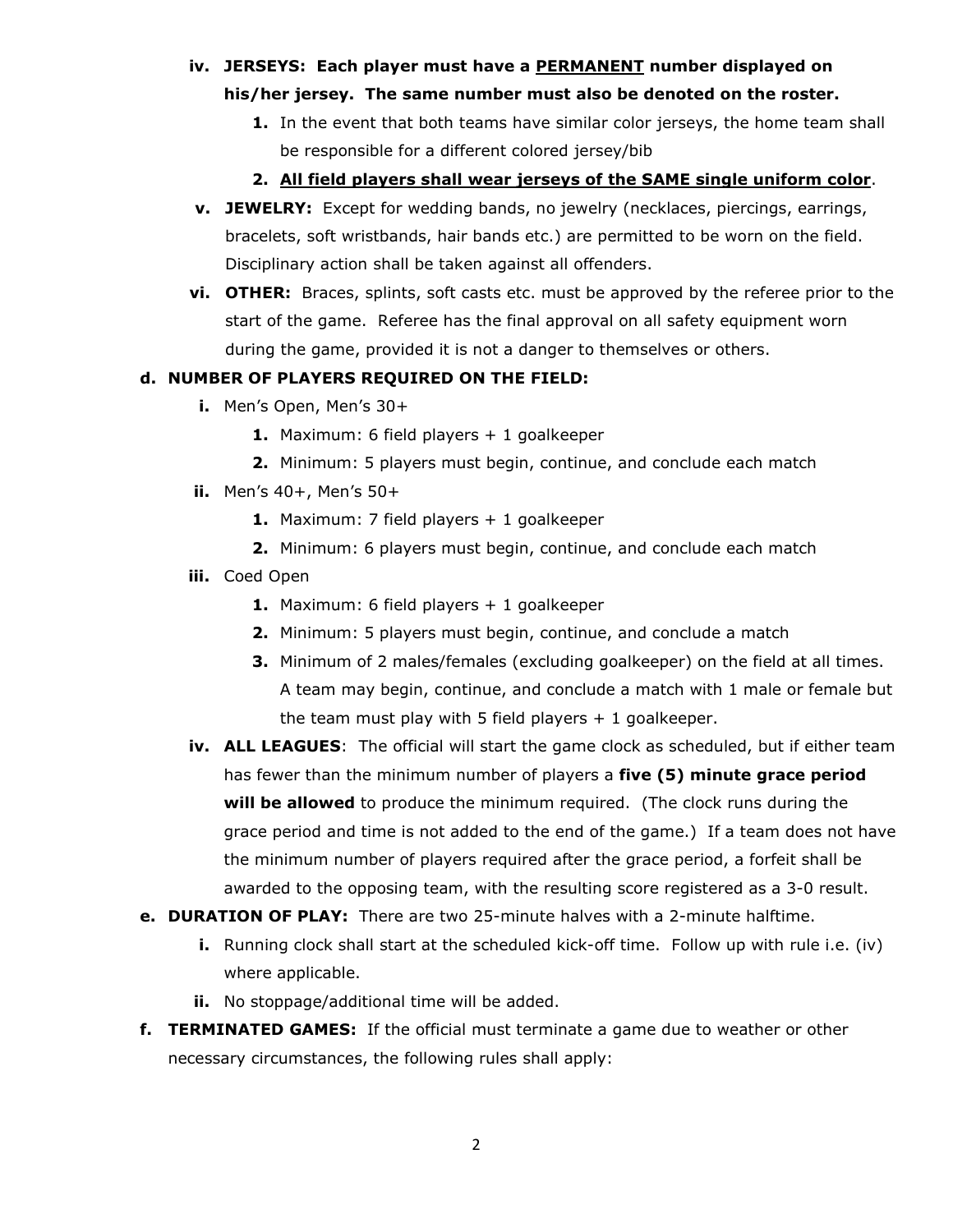- **i.** If the game is terminated after the first half has been completed, the game will be considered a complete game and the score at the time the game is terminated will stand.
- **ii.** If the game is terminated prior to the first half ending, the game will be rescheduled by the Maryland SoccerPlex staff at a later date and the score will revert to 0-0.
- **g. FORFEITED GAMES:** Forfeited games will be recorded as 3-0 scores and 3 points in the standings for the non-forfeiting team. A team that does not show up to a game or does not have the minimum number of players after the 5-minute grace period forfeits the game. In addition, any team walking off the field before the end of either half to protest a referee's decision or Maryland SoccerPlex policies, will forfeit the game, lose 3 points in the standings, and **may be banned from the league**.
	- **i.** A team representative must call 24 hours in advance to let the SoccerPlex staff know of any team that won't make a scheduled match.

#### **II. DURING THE GAME**

#### **a. KICKOFF:**

The ball may be played in any direction on the first touch. A goal can be scored on the first touch.

#### **b. SUBSTITUTIONS:**

Unlimited "on the fly" substitutions. Must occur at the halfway line and must not interfere with the flow of play. An indirect free kick shall be awarded for any improper substitution. Improper substitutions may result in a YELLOW CARD.

**c. OFFSIDES:** There is **NO** offside in our indoor league.

#### **d. SLIDE TACKLING:**

Slide tackling an opponent is *not permitted* under any circumstance. (See rule for goalkeepers.) The minimum penalty will be a direct free kick awarded to the opposing team. Additional disciplinary action (including but not limited to a RED CARD and game suspension) may result for intentional, repeated, or violent slide tackling.

#### **e. RESTART RULES:**

- **i.** The "6 Second Rule": A restart must occur within 6 seconds of placing the ball for a free kick, corner kick, throw-in, or goal kick. Failure to do so will result in a caution and an indirect free kick for the opposing team at the spot, or if the spot in inside the penalty area, immediately outside the penalty area.
- **ii. The "12 Foot Rule":** Opposing players must give twelve feet on all kicks, including corner kicks. Failure to do so may result in a re-kick. A YELLOW CARD may be awarded upon Referee's discretion.
- **iii.** If a ball strikes the ceiling or a light fixture, the ball will be spotted at the point of contact and an IFK will be awarded to the opposing team.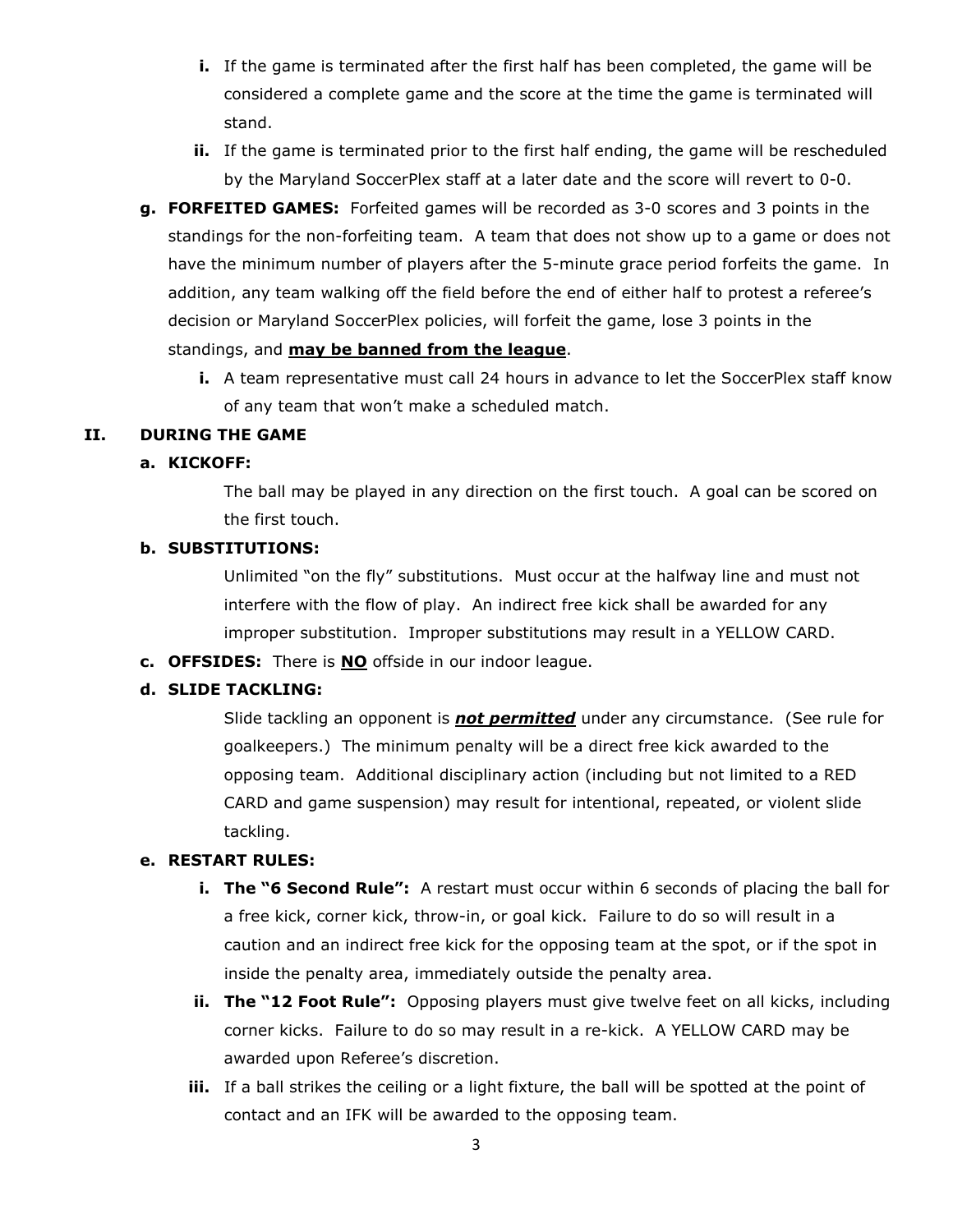The exception being if the ball is spotted inside the penalty area, the restart will commence from just outside the penalty area.

# **f. SPECIFIC RULES FOR GOALKEEPERS:**

- **i.** *Punts and drop kicks are not permitted*. The ball must be distributed by a throw, normal place kick or kick from a dribble.
	- 1. A goal kick, DFK or IFK (inside the penalty area) cannot go beyond midfield unless it is touched by another player or the ground prior to crossing the midfield line.
	- 2. If the ball fails to touch another player or the ground prior to crossing the midfield line then an IFK will be awarded to the opposing team at the spot where the ball crossed the midline.
- **ii.** Goalkeepers must release the ball within 6 seconds after gaining possession and returning to their feet.
- **iii.** Goalkeeper may NOT use his/her hands if the ball is intentionally passed (with their feet) to him by his own teammate.
- **iv.** Failure to abide by above stated rules will result in an indirect free kick immediately outside the penalty area.
- **v.** Goalkeepers may use unlimited steps to bring the ball to the boundary of the penalty area.
- **vi.** Goalkeepers are permitted to make a sliding save or slide tackle within the penalty area.
- **g. INJURIES:** Any player who is bleeding must leave the field of play immediately.
	- **i.** Time will not be stopped for injuries. However, play will be stopped to allow the injured player to leave the playing field safely while time moves on.
- **h. BALL OUT OF PLAY:** If the WHOLE ball has crossed the goal line or touchline, whether in the air or on the ground, the restart is a goal kick, corner kick or throw-in.
- **i. PENALTY KICKS:** Players taking penalty kicks are limited to the players on the field as time expires.
	- **i. Penalty kicks will be taken from the Penalty Spot at the top of the penalty box***.* The kicker is limited to a one-step approach but must wait for the referee to blow his/her whistle to approach the kick.

# **III. POINTS SYSTEM AND PLAYOFFS**

- **a. POINT SYSTEM:** Three (3) points for a win, 1 point for a tie, and 0 points for a loss.
	- **i.** There is no overtime in any Adventist HealthCare Fieldhouse adult soccer games. Games tied at the end of regulation are recorded as ties.
- **b. PLAYOFFS:** Only the top (4) teams with the most points at the end of the season will advance to the semi-finals and finals round. All other teams in the division will play consolation games to finish out the season.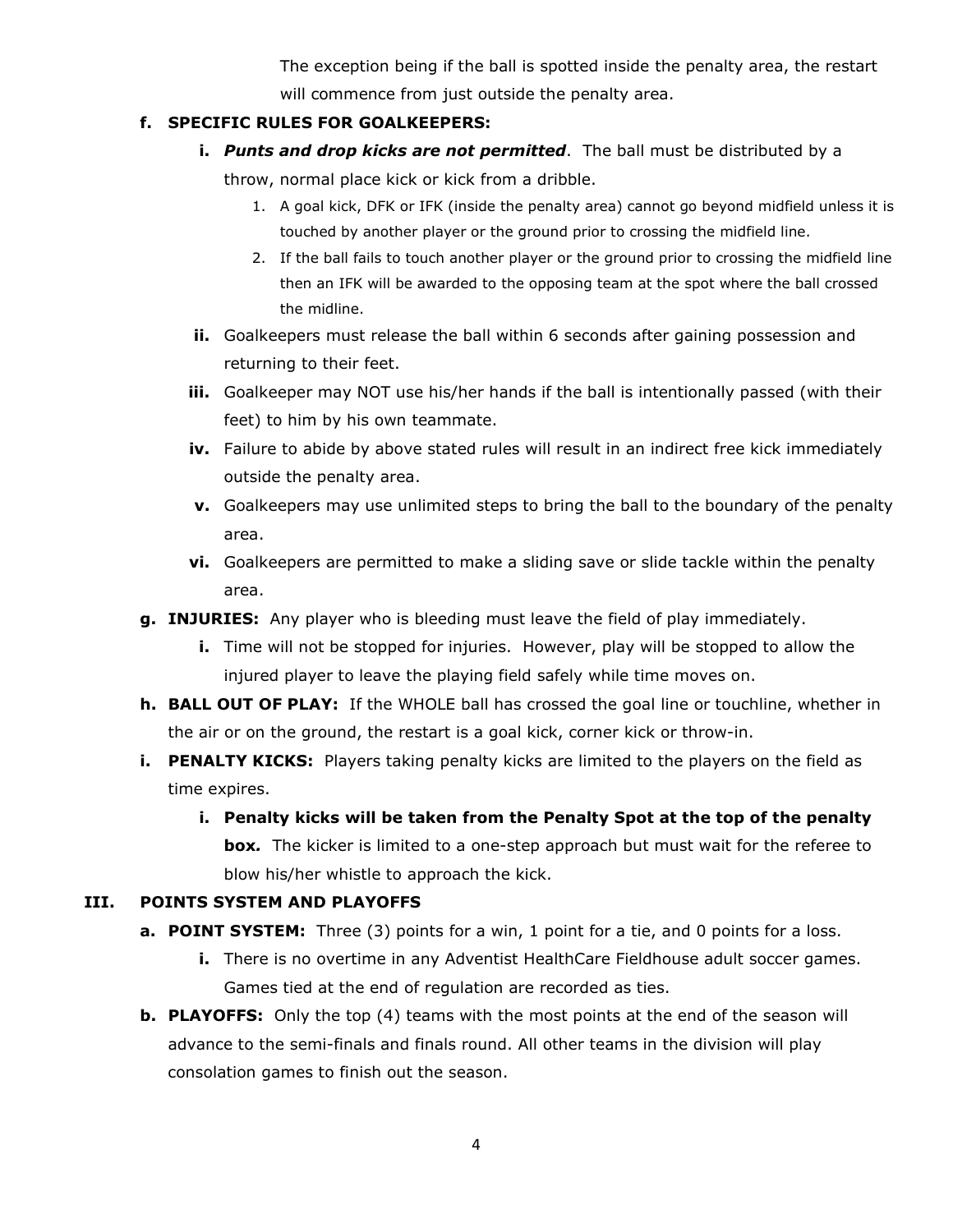- **c. TIEBREAKERS:** Ties for Playoff position and for Playoff participation will be broken down utilizing the criteria set forth below:
	- **i.** Head-to-Head result
	- **ii.** Least amount of goals against in the season
	- **iii.** Most amount of goals scored in the season
	- **iv.** Lowest number of forfeits
- **d. NO TIES:** Playoff games must result in a winner. In the event of a tie at the end of regular time in playoffs, there is NO OVERTIME. Teams go directly to penalty kicks. Three kickers from each team will be chosen from the players on the field at the end of regulation time. If still tied after 3 kickers, sudden death penalty kicks will commence.
	- **1.** If there is still a tie and no more time to play, both team representatives can agree to a coin-flip to be conducted by the Maryland SoccerPlex staff to break the tie.

## **IV. CONDUCT POLICY**

- **a. SPORTSMANSHIP:** Individuals are expected to play under control and within the rules of the game, and to the best of their ability will avoid causing injury to themselves and others using the facility.
- **b. CARDS:** All cards given by referees are final and are not subject to protest.
	- **i. YELLOW CARD:** Any player receiving a YELLOW CARD must return to their bench with a replacement for 2 minutes.
	- **ii.** RED CARD: A RED CARD will result in the ejection of the player for the duration of the match without replacement. A RED CARD can pertain to those on the field and those on the bench. Additionally:
		- **1.** The player receiving the RED CARD **must leave the playing area** and go to the parking lot, accompanied by a team representative when possible.
		- **2.** Failure to leave the playing area and go to the parking lot may result in the forfeit of the match for the player's team, suspension of the coach or team representative, or other disciplinary action.
		- **3.** Further disciplinary action shall be taken against all players receiving RED CARD pursuant to the Rules below.
	- **iii. COACHES/SUBSTITUTES/SUBSTITUTED PLAYERS:** Coaches, substitutes, and substituted players can be issued both YELLOW and RED CARDS and are subject to the same rules as the players on the field.
		- **1.** In the event of a coach or bench player receiving a RED CARD, the team will play a man down for the remainder of the match and the coach will be asked to leave the playing area and go to the parking lot.
		- **2.** A game will be terminated if a team has only four (4) or fewer players total for all divisions, and five (5) total for Men's 40+ and 50+ divisions.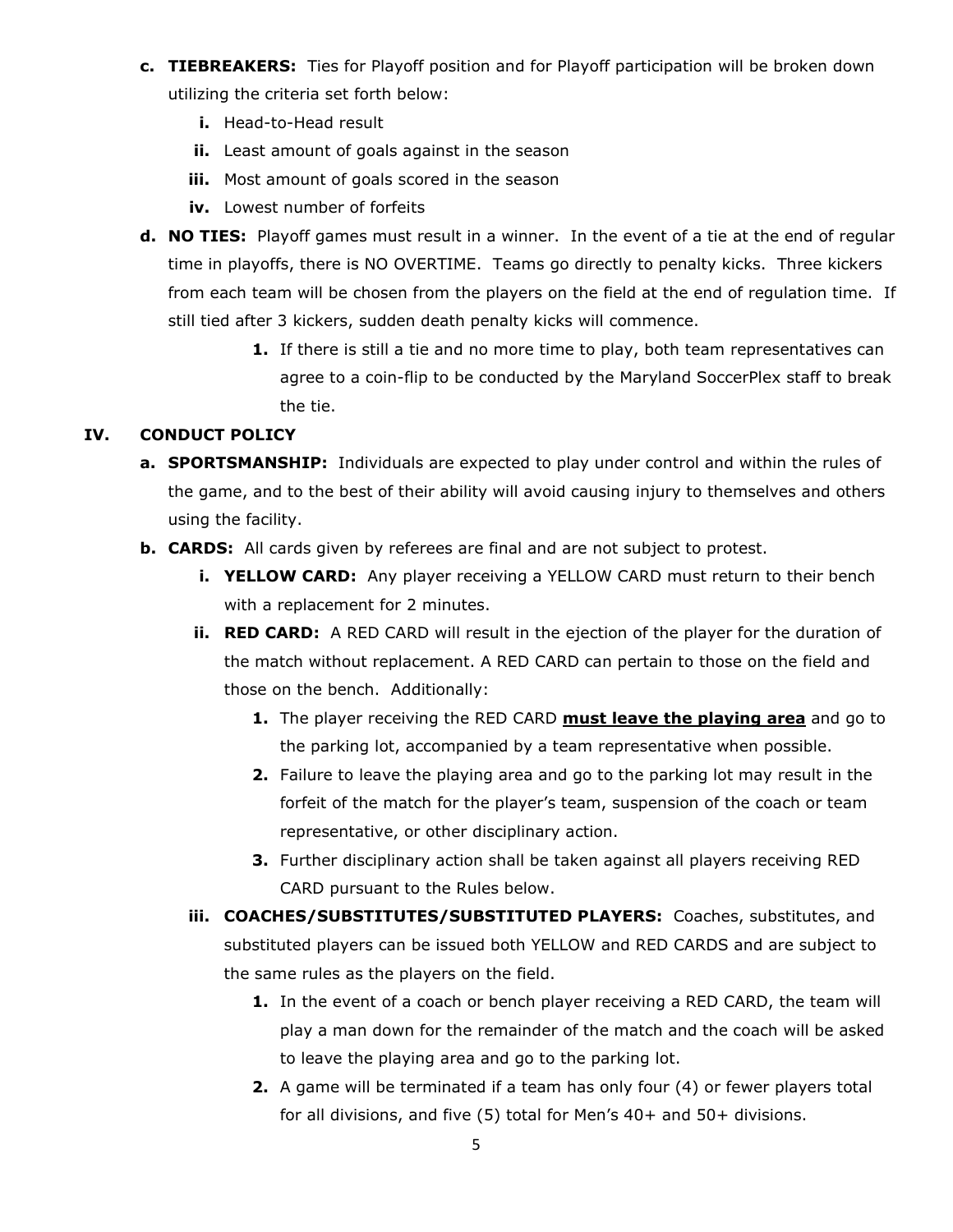- **iv. GOALKEEPERS:** Goalkeepers must serve their own penalties if issued a YELLOW or RED CARD.
- **c. THE Adventist HealthCare Fieldhouse HAS A "ZERO TOLERANCE" POLICY TOWARDS FIGHTING AND OTHER VIOLENT PHYSICAL CONDUCT INCLUDING, BUT NOT LIMITED TO SPITTING, PUSHING, STRIKING, KICKING, AND WRESTLING ("VIOLENT PHYSICAL CONDUCT). ANY PLAYER ENGAGING IN VIOLENT PHYSICAL CONDUCT (AND, IN CERTAIN CASES, THE PLAYER'S TEAM) WILL BE DISCIPLINED PURSUANT TO THE RULES BELOW AND MAY FACE CIVIL OR CRIMINAL CHARGES.**
- **d. COACH/TEAM REPRESENTATIVE RESPONSIBILITY:** It is the responsibility of each player and the coach/team representative to control the conduct of the players on their team and to be aware of the status of their player's infractions. Failure to comply may result in further disciplinary measures that may include suspension of the team or the coach/team representative, and forfeiture of games played in.
	- **i.** This includes use of illegal players those not registered properly on the team roster or not current with facility registration fees.
	- **ii.** Coach/Team representative are responsible for any player leaving the bench area and entering the field of play during a fight.

# **e. DISCIPLINARY PROCEDURE:**

- **i.** The Adventist HealthCare Fieldhouse will review incidents requiring possible disciplinary action within 5 business days of the incident and issue any of the following disciplinary measures in its sole and absolute discretion:
	- **1.** Player suspension for a minimum of 1 or more games
	- **2.** Player suspension from other Adventist HealthCare Fieldhouse activities
	- **3.** Player suspension for 1 or more years from Adventist HealthCare Fieldhouse soccer activities and/or other Maryland SoccerPlex activities
	- **4.** Player's team forfeit 1 or more games
	- **5.** Player's team excluded from Playoffs
	- **6.** Player's team suspended for remainder of the season and excluded from additional seasons, without refund
	- **7.** Player or Player's team permanently excluded from Adventist HealthCare Fieldhouse soccer activities and/or other Maryland SoccerPlex activities, without refund
- **ii.** The Adventist HealthCare Fieldhouse will review and consider, in its sole and absolute discretion, any written statement in the form of a letter or email from the manager, coach or representative of the offending player's team, if received within 24 hours of the incident giving rise to the possible disciplinary action and if accompanied with a \$50 non-refundable check made out to the Maryland Soccer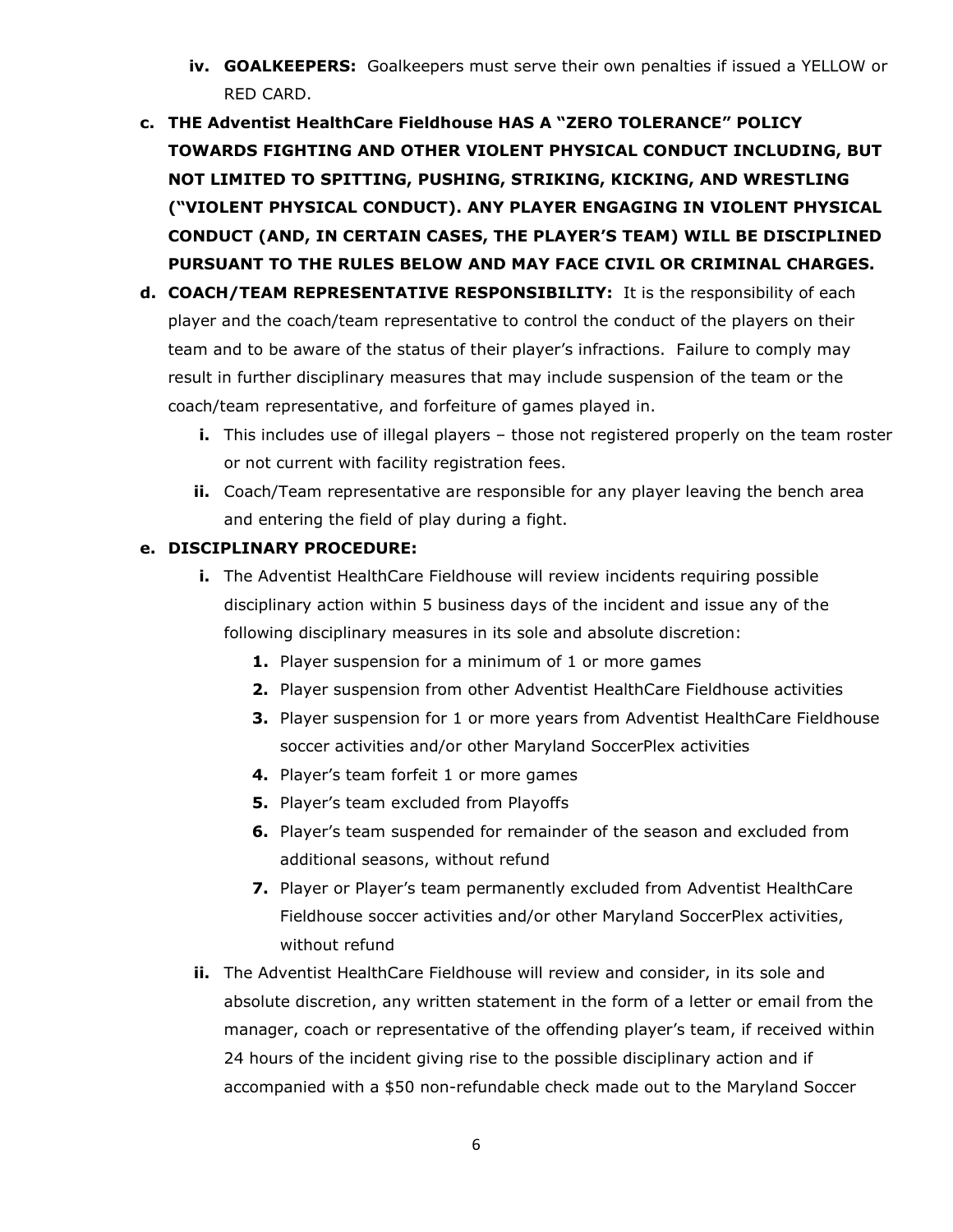Foundation. Only Reviews regarding violations of the laws of the game or these rules will be permitted.

- **f. MINIMUM DISCIPLINARY ACTIONS:** The Adventist HealthCare Fieldhouse has established minimum disciplinary actions related to the following offenses. Nothing shall prevent the Adventist HealthCare Fieldhouse from increasing the minimum disciplinary actions in their sole and absolute discretion.
	- **i. RED CARD:** Any player receiving a RED CARD shall be suspended for a minimum of 1 game plus suspended from all other Adventist HealthCare Fieldhouse activities (including games in other leagues) until that 1 game suspension has been served.
	- **ii. 3 YELLOW CARDS:** Any player receiving 3 YELLOW CARDS in different games of a session will be suspended for a minimum of 1 game. Once the suspension has been served, the YELLOW CARD count for that player resets to 0.
	- **iii. TWO SUSPENSIONS:** Any player that receives a second suspension in any session, or separate sessions during the year, (i.e. 2 RED CARDS, 1 RED CARD + 3 YELLOW CARDS, etc) may be suspended from all Adventist HealthCare Fieldhouse activities for 1 year or more.

#### **iv. VIOLENT PHYSICAL CONDUCT:**

- **1.** Any player that engages in Violent Physical Conduct will be suspended at a minimum from all Adventist HealthCare Fieldhouse and/or Maryland SoccerPlex adult soccer activities for 1 year from the date of incident.
- **2.** Any team that accrues a second incident of Violent Physical Conduct during a session will be suspended at a minimum from the current session without refund and may also face exclusion from future sessions.
- **3.** Any incident that involves Violent Physical Conduct from more than 1 player on a team (i.e. player leaving the bench area to join a fight on the field, will result in the team receiving a suspension from Adventist HealthCare Fieldhouse and/or Maryland SoccerPlex adult soccer activities for a minimum of 1 year from the date of incident, without refund.
- **v. THREATENING OTHER PARTICIPANTS:** Any player, manager, or coach who verbally threatens another player, coach, official, spectator, or Adventist HealthCare Fieldhouse staff will be suspended from all Adventist HealthCare Fieldhouse and/or Maryland SoccerPlex activities (including soccer) for a minimum of 1 year from the date of incident.
- **vi. VERBAL ABUSE OF OFFICIAL:** Any player, manager, or coach who approaches an official or other Adventist HealthCare Fieldhouse staff with abusive language, or a harsh or threatening tone before, during or after the conclusion of a league game, shall be suspended for a minimum of 1 game.